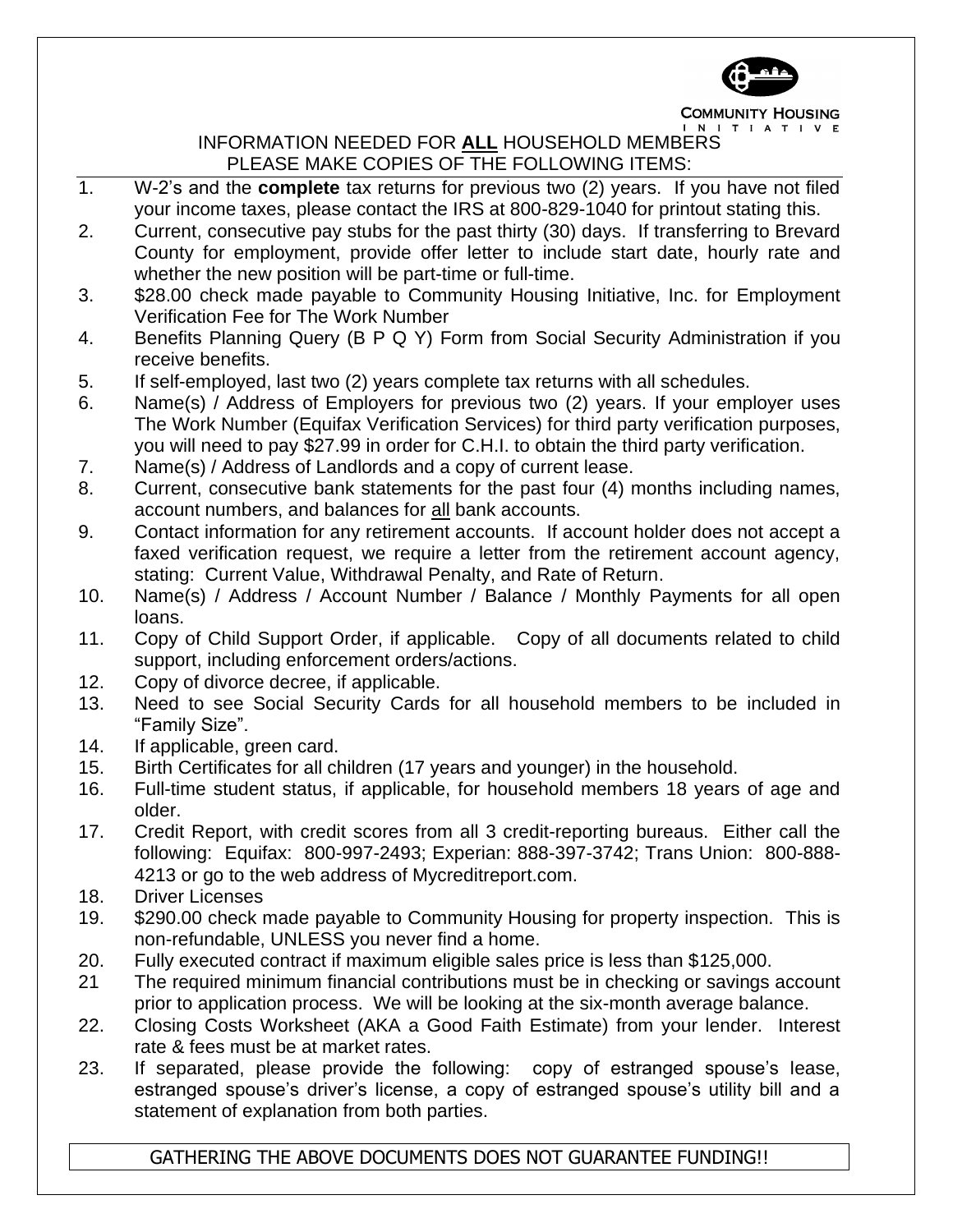

| <b>PERSONAL INFORMATION</b>                         |                           |                          |                                                     |                                                     |  |
|-----------------------------------------------------|---------------------------|--------------------------|-----------------------------------------------------|-----------------------------------------------------|--|
| <b>Client Last Name</b>                             | First                     | Middle/Maiden            | Date of Birth                                       | Social Security Number                              |  |
| <b>Co-Client Last Name</b>                          | First                     | Middle/Maiden            | Date of Birth                                       | Social Security Number                              |  |
| Address No. / Street                                | City                      | County                   | State                                               | Zip Code                                            |  |
| Home Phone                                          |                           |                          | <b>Marital Status</b>                               |                                                     |  |
| Cell Phone w/ area code                             |                           |                          | <b>Client Ethnicity/Race</b>                        |                                                     |  |
| Total # in Household                                |                           |                          | Co-Client Eth/Race                                  |                                                     |  |
| <b>EMAIL ADDRESS</b>                                |                           |                          | <b>EDUCATION LEVEL</b>                              | Ex: high sch/GED/vocational /<br>AA / BA / MBA/ PhD |  |
| Client                                              |                           |                          | Client                                              |                                                     |  |
| Co-Client                                           |                           |                          | Co-Client                                           |                                                     |  |
| <b>HOUSING</b>                                      | Do you<br>Rent/Own/Other? | Your Monthly<br>Payment? | Current? Y or N                                     | If no, how many months are<br>you behind?           |  |
| Client                                              |                           |                          |                                                     |                                                     |  |
| Co-Client                                           |                           |                          |                                                     |                                                     |  |
|                                                     |                           |                          |                                                     |                                                     |  |
| How many years have<br>you lived at your current    | Client                    |                          |                                                     |                                                     |  |
| address:                                            | Do you lease or           |                          | Co-Client                                           | If no, how many months are                          |  |
| <b>VEHICLE</b>                                      | own?                      | Monthly Payment          | Current? Y or N                                     | you behind?                                         |  |
| Client                                              |                           |                          |                                                     |                                                     |  |
| Co-Client                                           |                           |                          |                                                     |                                                     |  |
| <b>INCOME</b>                                       |                           |                          |                                                     |                                                     |  |
| <b>Client</b>                                       |                           |                          | <b>Co-Client</b>                                    |                                                     |  |
| <b>Employer Name</b>                                |                           |                          | <b>Employer Name</b>                                |                                                     |  |
| Your Job Title                                      |                           |                          | Your Job Title                                      |                                                     |  |
| Are you Full/Part Time                              |                           |                          | Are you Full/Part Time                              |                                                     |  |
| Date Started                                        |                           |                          | Date Started                                        |                                                     |  |
| Your Hourly Rate                                    |                           |                          | Your Hourly Rate                                    |                                                     |  |
| # Hours working per week                            |                           |                          | # Hours working per<br>week                         |                                                     |  |
| Are you paid                                        |                           |                          | Are you paid                                        |                                                     |  |
| weekly/biweekly/semi-<br>monthly/monthly?           |                           |                          | weekly/biweekly/semi-<br>monthly/monthly?           |                                                     |  |
| Do you receive Social                               |                           |                          | Do you receive Social                               |                                                     |  |
| Security income?<br>Do you receive disability       |                           |                          | Security income?<br>Do you receive                  |                                                     |  |
| income?                                             |                           |                          | disability income?                                  |                                                     |  |
| Do you have court                                   |                           |                          | Do you have court                                   |                                                     |  |
| ordered child support?<br>If yes, what is the court |                           |                          | ordered child support?<br>If yes, what is the court |                                                     |  |
| ordered amount?                                     |                           |                          | ordered amount?                                     |                                                     |  |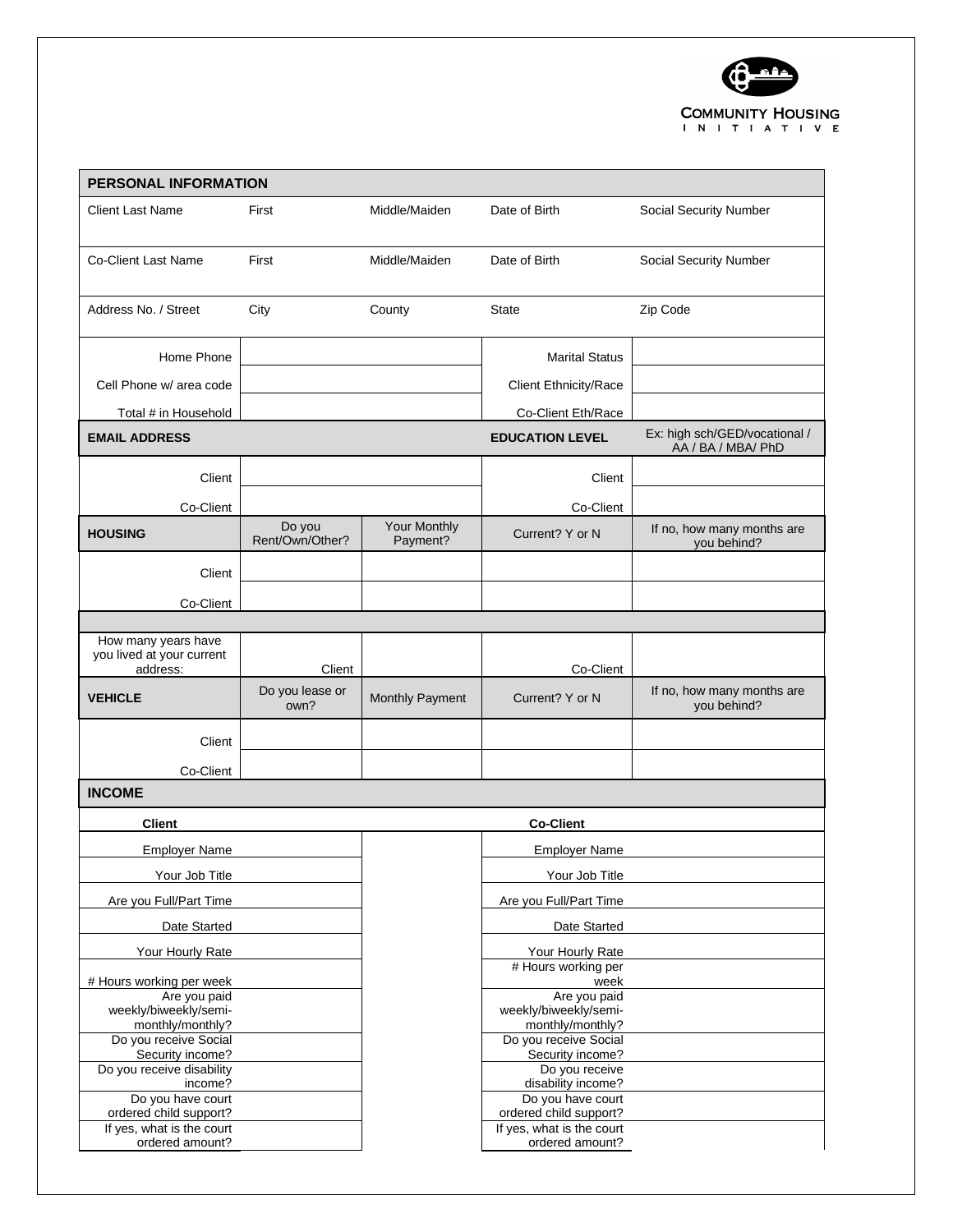

|  |  |  |  | <b>COMMUNITY HOUSING</b> |  |
|--|--|--|--|--------------------------|--|
|  |  |  |  | INITIATIVE               |  |

|                                              |              |                                              | N. |
|----------------------------------------------|--------------|----------------------------------------------|----|
|                                              | <b>TOTAL</b> |                                              |    |
|                                              |              |                                              |    |
| <b>Client Signature</b>                      |              | Co-Client Signature                          |    |
| Other HH members 18<br>yoa & older Signature |              | Other HH members 18<br>yoa & older Signature |    |
|                                              |              |                                              |    |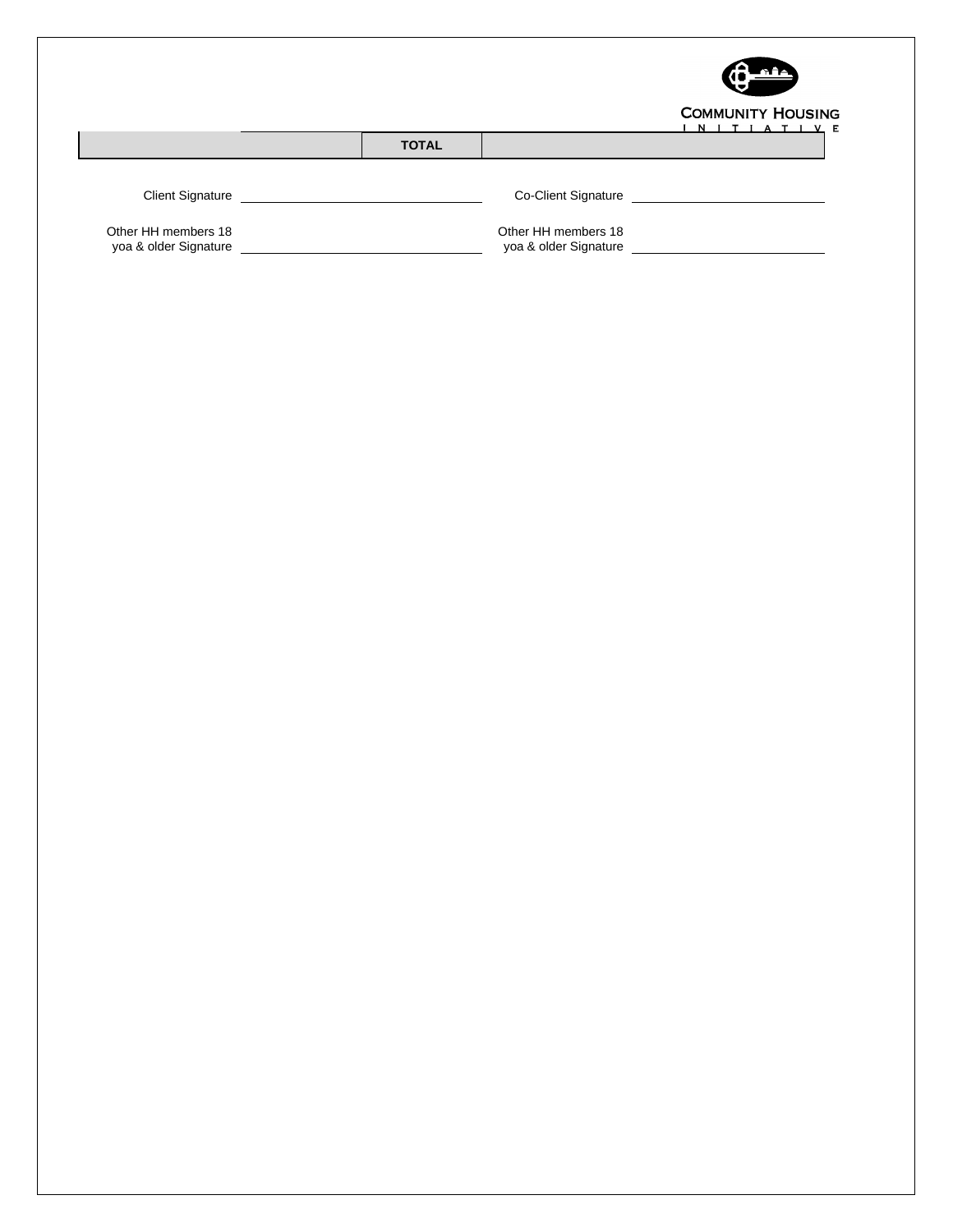

| <b>BUDGET</b>                                                                                                      |                                  |                                                                                                          |  |  |  |  |
|--------------------------------------------------------------------------------------------------------------------|----------------------------------|----------------------------------------------------------------------------------------------------------|--|--|--|--|
| <b>EXPENSES</b>                                                                                                    | <b>MONTHLY</b><br><b>PAYMENT</b> | Use this space to explain any special<br>circumstances such as living with family or paid<br>by employer |  |  |  |  |
| FIXED: Expenses that are the same each month, such as housing, insurance & installment loans                       |                                  |                                                                                                          |  |  |  |  |
| Rent/Mortgage                                                                                                      |                                  |                                                                                                          |  |  |  |  |
| Insurance (life, health, car)                                                                                      |                                  |                                                                                                          |  |  |  |  |
| Car payment                                                                                                        |                                  |                                                                                                          |  |  |  |  |
| Paying child support / alimony                                                                                     |                                  |                                                                                                          |  |  |  |  |
| Savings                                                                                                            |                                  |                                                                                                          |  |  |  |  |
| <b>TOTAL FIXED</b>                                                                                                 |                                  |                                                                                                          |  |  |  |  |
| <b>EXPENSES</b>                                                                                                    | <b>MONTHLY</b><br><b>PAYMENT</b> |                                                                                                          |  |  |  |  |
| VARIABLE: Expenses that may vary from one month to the next. These are usually averaged.                           |                                  |                                                                                                          |  |  |  |  |
| Utilities - electric, water, sewer, garbage                                                                        |                                  |                                                                                                          |  |  |  |  |
| Telephone -home & cell                                                                                             |                                  |                                                                                                          |  |  |  |  |
| Cable & internet                                                                                                   |                                  |                                                                                                          |  |  |  |  |
| Gas/oil                                                                                                            |                                  |                                                                                                          |  |  |  |  |
| Food at home                                                                                                       |                                  |                                                                                                          |  |  |  |  |
| Eating out (school, work)                                                                                          |                                  |                                                                                                          |  |  |  |  |
| Family clothing                                                                                                    |                                  |                                                                                                          |  |  |  |  |
| Personal toiletries                                                                                                |                                  |                                                                                                          |  |  |  |  |
| Medications                                                                                                        |                                  |                                                                                                          |  |  |  |  |
| Day Care/baby needs<br>Miscellaneous - barber/beauty shop, cleaning<br>supplies, allowances, pet expenses, storage |                                  |                                                                                                          |  |  |  |  |
| Contributions/donations/tithe                                                                                      |                                  |                                                                                                          |  |  |  |  |
| Tobacco/Alcohol                                                                                                    |                                  |                                                                                                          |  |  |  |  |
| Entertainment/Movies/sports                                                                                        |                                  |                                                                                                          |  |  |  |  |
| <b>Student Loans</b>                                                                                               |                                  |                                                                                                          |  |  |  |  |
| Credit cards                                                                                                       |                                  |                                                                                                          |  |  |  |  |
| Tax payments                                                                                                       |                                  |                                                                                                          |  |  |  |  |
| TOTAL VARIABLE:                                                                                                    |                                  |                                                                                                          |  |  |  |  |
| PERIODIC: Expenses which do no occur on a regular basis. These expenses will be divided by 12.                     |                                  |                                                                                                          |  |  |  |  |
| Home repairs                                                                                                       |                                  |                                                                                                          |  |  |  |  |
| Car (repairs, tags, tires)                                                                                         |                                  |                                                                                                          |  |  |  |  |
| Veterinary                                                                                                         |                                  |                                                                                                          |  |  |  |  |
| Medical - vision, dental, etc.                                                                                     |                                  |                                                                                                          |  |  |  |  |
| Gifts                                                                                                              |                                  |                                                                                                          |  |  |  |  |
| Vacations                                                                                                          |                                  |                                                                                                          |  |  |  |  |
| School supplies/tuition/uniforms                                                                                   |                                  |                                                                                                          |  |  |  |  |
| <b>TOTAL PERIODIC</b>                                                                                              |                                  |                                                                                                          |  |  |  |  |
| <b>TOTAL MONTHLY PERIODIC (divide by 12)</b>                                                                       |                                  |                                                                                                          |  |  |  |  |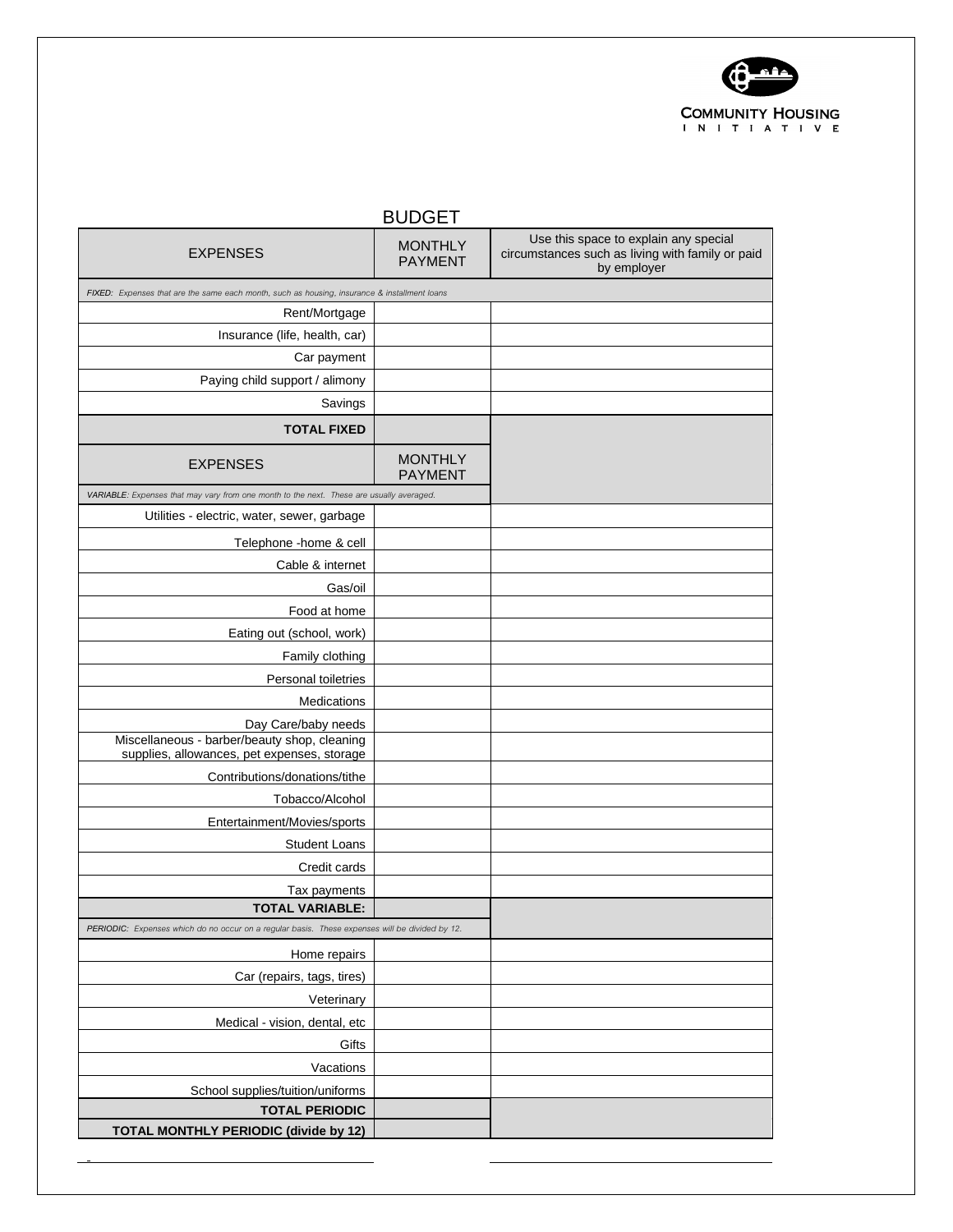

Client Co-Client

## **LIABILITIES AND ASSETS**

| <b>List Liabilities</b>     | <b>Amount</b><br>Owed | <b>Monthly</b><br>Payment | <b>Current?</b><br>Y or N | If no, how many<br>months behind are<br>you? | <b>Account</b><br><b>Belongs to?</b><br>Client or co-<br>client or Other |
|-----------------------------|-----------------------|---------------------------|---------------------------|----------------------------------------------|--------------------------------------------------------------------------|
| 1st Mortgage                |                       |                           |                           |                                              |                                                                          |
| 2nd Mortgage                |                       |                           |                           |                                              |                                                                          |
| <b>HELOC</b>                |                       |                           |                           |                                              |                                                                          |
| Vehicle #1                  |                       |                           |                           |                                              |                                                                          |
| Vehicle #2                  |                       |                           |                           |                                              |                                                                          |
| <b>ATV</b>                  |                       |                           |                           |                                              |                                                                          |
| Motorcycle                  |                       |                           |                           |                                              |                                                                          |
| Student Loan #1             |                       |                           |                           |                                              |                                                                          |
| Student Loan #2             |                       |                           |                           |                                              |                                                                          |
| <b>RV</b>                   |                       |                           |                           |                                              |                                                                          |
| Credit Card #1              |                       |                           |                           |                                              |                                                                          |
| Credit Card #2              |                       |                           |                           |                                              |                                                                          |
| Credit Card #3              |                       |                           |                           |                                              |                                                                          |
| Furniture Loan              |                       |                           |                           |                                              |                                                                          |
| RAC Loan                    |                       |                           |                           |                                              |                                                                          |
| Additional lines if needed: |                       |                           |                           |                                              |                                                                          |
|                             |                       |                           |                           |                                              |                                                                          |
|                             |                       |                           |                           |                                              |                                                                          |
|                             |                       |                           |                           |                                              |                                                                          |

| <b>List Assets</b>        | <b>Account</b><br><b>Number</b> | <b>Current Balance</b> | <b>NAME</b><br>O F | <b>INSTITUTION</b> | <b>Account</b><br><b>Belongs to?</b><br><b>Client or co-</b><br>client or Other |
|---------------------------|---------------------------------|------------------------|--------------------|--------------------|---------------------------------------------------------------------------------|
| Example: checking account | 10005110368                     | 200                    |                    | SunT rust Bank     | Client                                                                          |
|                           |                                 |                        |                    |                    |                                                                                 |
|                           |                                 |                        |                    |                    |                                                                                 |
|                           |                                 |                        |                    |                    |                                                                                 |
|                           |                                 |                        |                    |                    |                                                                                 |
|                           |                                 |                        |                    |                    |                                                                                 |
| Client                    |                                 |                        | Co-Client          |                    |                                                                                 |